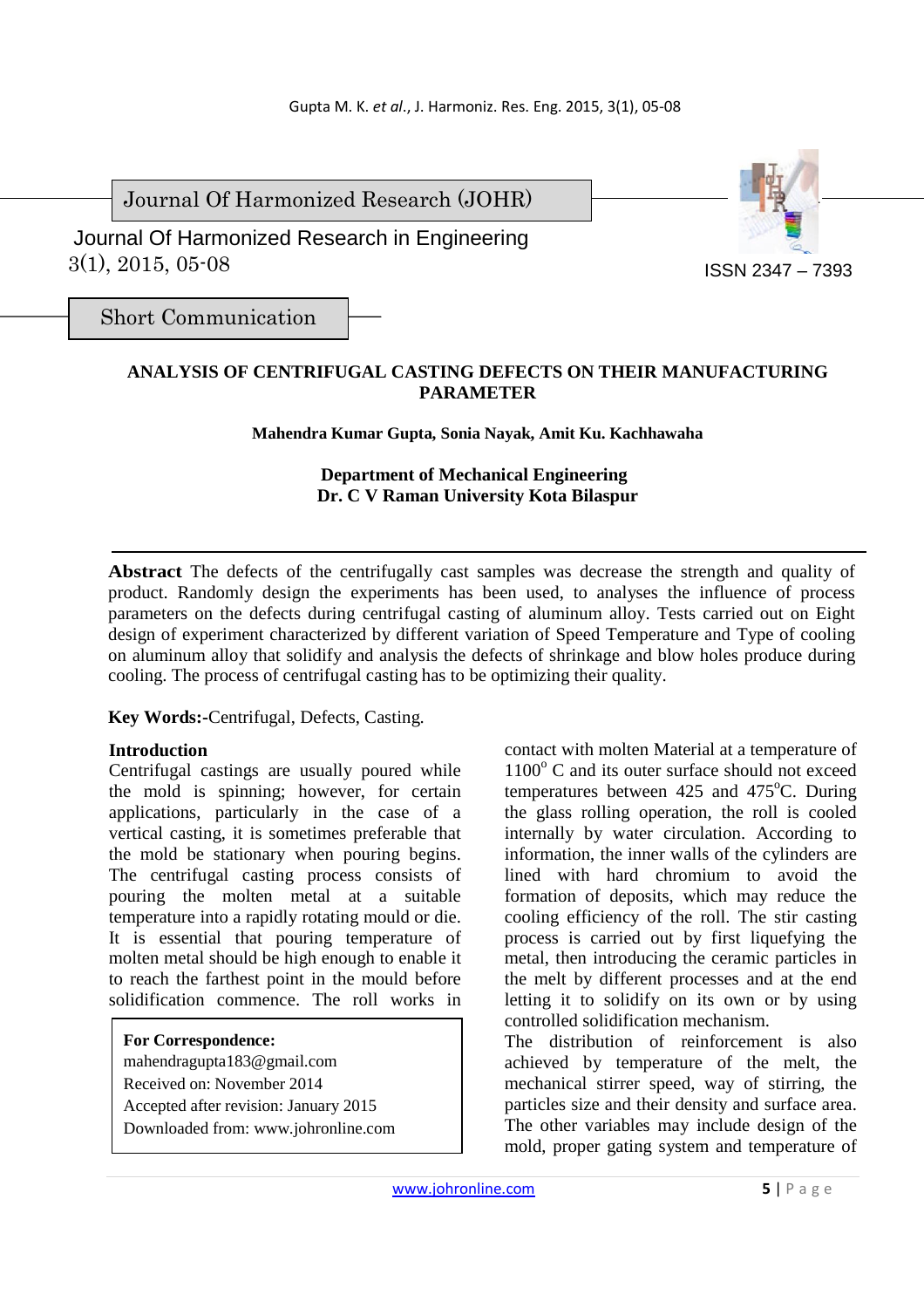mold before pouring. Commercial grade aluminum is liquefied first and ceramic material is added in the desired manner and magnitude followed by agitation via mechanical means. The difficulty of doing so is that alloying elements that are beneficial for improving the former property are usually detrimental for the latter. In order to achieve reliable results a high number of specimens have to be produced and tested.

# **Preparation of Ceramic Moulds**

The ceramic shell process has become the predominant technique for a majority of engineering applications, displacing the solid mold process. Nowadays, medium strength titanium alloy, such as Ti-6Al-4V, is widely used in aerospace industry. With the development of new generation aircraft, it is important to develop high strength titanium alloy components. Researchers in United States, Japan, and Britain obtained significant achievements in Ti-15V-3Cr- 3Al-3Sn alloy research and applications Ceramic shell is the key in titanium investment casting. Chinese researchers have mastered main titanium casting shell technologies such as graphite shell, metal surface layered ceramic shell, and oxide surface layered ceramic shell. In this study yttrium oxide surface layered ceramic shell was used. This kind of oxide ceramic shell has high strength and low reactivity

# **Centrifugal Technique**

Centrifugal casting uses the centrifugal forces generated by rotating the mold to propel the metal and to facilitate filling. Vacuum arc skull furnaces discharge titanium alloy at a temperature just above its melting point, and the centrifugal casting is usually needed to ensure good filling. Dental and jewelry casting use centrifugal casting to fill thin sections and fine detail. The centrifugal technique is used primarily for the production of hollow components, but centrifugal casting is used to create solid parts The centrifugal casting process is generally preferred for producing a superior-quality tubular or cylindrical casting, because the process is economical with regard to casting yield, cleaning room cost, and mould cost. Another advantage of centrifugal casting is the elimination or minimization of gates and

risers. Centrifugal casting machines are categorized into three basic types based on the direction of the spinning axis: horizontal, vertical, or inclined. Centrifugal casting processes also have three types.

- $\triangleright$  True centrifugal casting (horizontal, vertical, or inclined)
- $\triangleright$  Semi centrifugal (centrifugal mold) casting.
- $\triangleright$  Centrifuge mold (centrifugal die) casting.

Centrifugal castings are usually poured while the mold is spinning; however, for certain applications, particularly in the case of a vertical casting, it is sometimes preferable that the mold be stationary when pouring begins. The machine then accelerates the speed of the rotating mold either during the filling of the mold or after completion of pouring. In other cases, such as horizontal centrifugal casting, it is often desirable to have the mold rotating at a lower speed during pouring, followed by rapid acceleration to a higher speed during the solidification period. The application of centrifugal force to a molten metal as it solidifies can be used to achieve a dense, sound casting. The centrifugal casting process is most widely used for manufacturing of cast iron tubes, pipes, cylinder liners and other axissymmetry parts.

# **Pattern Materials**

Pattern materials currently in use are waxes, and plastics, while other pattern materials are used sometimes, and for specific applications. Waxes, blended and developed with different compositions, are more commonly used, while use of plastic patterns, generally polystyrene, may sometimes be required, to produce thinwalled, complex -shaped castings, such as in aerospace integrally cast turbine wheels and nozzles. Waxes, in general, are moderately priced, and can easily be blended to suit different requirements.

# **Background of Work**

The greater thickness of the melt prevents the ceramic phase to settle down in the bottom of the pan. There are several stages where there are chances of irregular distribution of particles in the melt as shared is summarized at the time of mixing while the melt is being continuously heated and stirred. At the time of pouring into the mold there has been observed irregular flow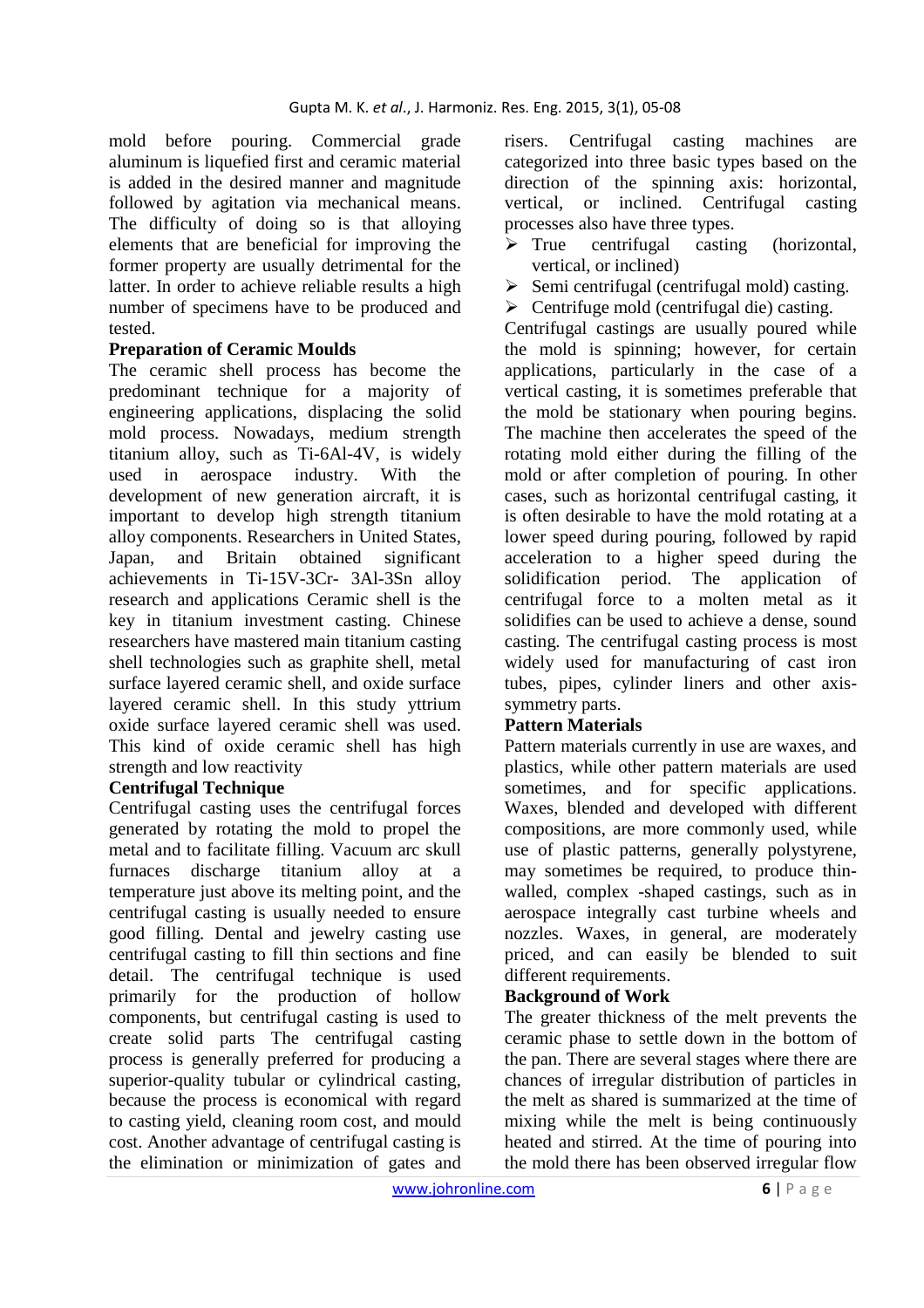of the melt. However, beyond a level of 25-30 percent SiC, the results are not very consistent, and depend largely on the uniformity of distribution of SiC in the aluminum matrix. [1]. Effects of Hot Isostatic Pressing and heat treatment on the mechanical properties and microstructure of the Ti-15V-3Cr-3Al-3Sn alloy were studied. [2]

### **Objective of Work**

Therefore, it is necessary to analyze the flow field of the molten metal in the centrifugal casting process. Researches about the centrifugal casting mainly focus on the as-cast defects. In the process of the centrifugal casting, the molten metal flow has a great influence on the quality and the performance of the roll. Preparation of a casting slip with suitable additives and fabrication of ceramic body use the centrifugal casting setup and drain casting.

### **Methodologies Adopted**

Centrifugal casting is one of the advanced casting techniques widely used in metallurgical industries. However, it is rarely used in ceramic. Few literatures are available on fabrication of ceramic body using centrifugal casting technique. It has been reported that centrifugal technique is very useful for production of functionally graded porous membranes for gas permeable applications. A detailed study of the principle and operations of centrifugal casting machines available commercially suggests that there exist two types of centrifugal casting machine designs. The chemical composition of the Aluminum alloy and the heat treatment details are given in Table 4.1**.** The castings were produced in the form of circular pipe (approximately 2 cm thick by 10 cm outside diameter by 8 cm inside diameter) using two different mold rotation speeds, 800 to 1000 rpm. **Mechanical Property Evaluations** 

The tensile, creep and fatigue tests were conducted at 427, 540 and  $650^{\circ}$ C in air. These temperatures were achieved through resistance heating except for fatigue tests at 427 and  $540^0$ C where induction heating was employed. The reported data represent the mechanical properties of the alloy cast at mold speeds of 800 and 1000 rpm for pipe and ring specimen orientations. Tensile tests were conducted by using Universal Testing Machine. The

calculated values of 0.2% offset tensile yield strength were based on extension derived from motion of the crosshead.

### **Results and Discussion**

There exists a differential centrifugal force among the particles present in slurry. The centrifugal forces on a large particle will be more as compared to the small particles. As the result the large particles are likely to consolidate quickly as compared to the small particle. Thus the microstructure of the cast body will have distrusted particles along the thickness of the cast layer. The outer layer will have large particles as compared to the inner surface which will has small particles only. The observation can be an important clue to identify the causes of sudden defects. In particular centrifugal casting, used for manufacturing specimens, may generate a turbulent flow that produces gas entrapment and then air pockets or porosity formation after solidification. Other casting techniques allow a slower filling of the mould. If the liquid metal enters the mould with quiescent flow gas defects are greatly reduced. The analysis of cracks highlights that fracture paths seem to follow the trend of the turbulent flow and fracture surfaces are characterized by the presence of gas defects.

By using fine particle size, the problem arising from the centrifugal force can also be minimized that produces segregation in the melt due to which the non-uniform properties are attained. This suggests that in order to prevent this phenomenon the charge materials should be degreased and afterwards they should be preheated together with the crucible in a muffle to evaporate surface moisture. Further improvement can be obtained by pouring the alloy in vacuum in a preheated mould, leaving the casting to cool down in a furnace.

# **Conclusions**

By using fine particle size, the problem arising from the centrifugal force can also be minimized that produces segregation in the melt due to which the non-uniform properties are attained. This suggests that in order to prevent this phenomenon the charge materials should be degreased and afterwards they should be preheated together with the crucible in a muffle to evaporate surface moisture. Further